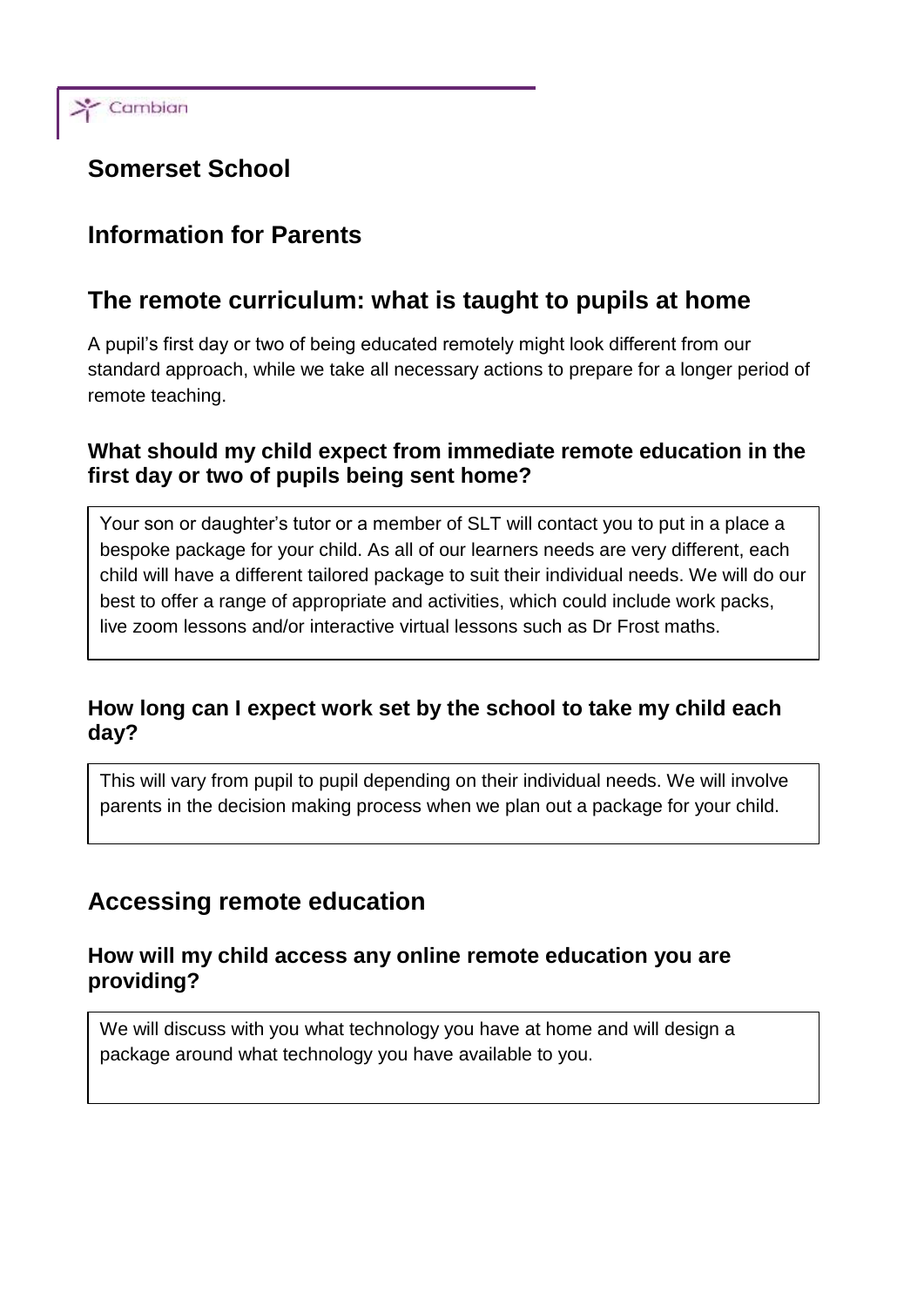### **How will my child be taught remotely?**

We use a combination of the following approaches to teach pupils remotely:

| Some examples of remote teaching approaches:                                                                                              |
|-------------------------------------------------------------------------------------------------------------------------------------------|
| live teaching via zoom(online lessons)<br>$\bullet$                                                                                       |
| recorded teaching (e.g. Oak National Academy lessons, video/audio<br>$\bullet$<br>recordings made by teachers)                            |
| printed paper packs produced by teachers (e.g. workbooks, worksheets)<br>$\bullet$                                                        |
| textbooks and reading books pupils have at home<br>٠                                                                                      |
| commercially available websites supporting the teaching of specific subjects or<br>$\bullet$<br>areas, including video clips or sequences |
| long-term project work and/or internet research activities (<br>$\bullet$                                                                 |

# **Additional support for pupils with particular needs**

### **How will you work with me to help my child who needs additional support from adults at home to access remote education?**

As all our learners have individual needs, we will liaise with each family to put in place a bespoke package to support them.

# **Remote education for self-isolating pupils**

Where individual pupils need to self-isolate but the majority of their peer group remains in school, how remote education is provided will likely differ from the approach for whole groups. This is due to the challenges of teaching pupils both at home and in school.